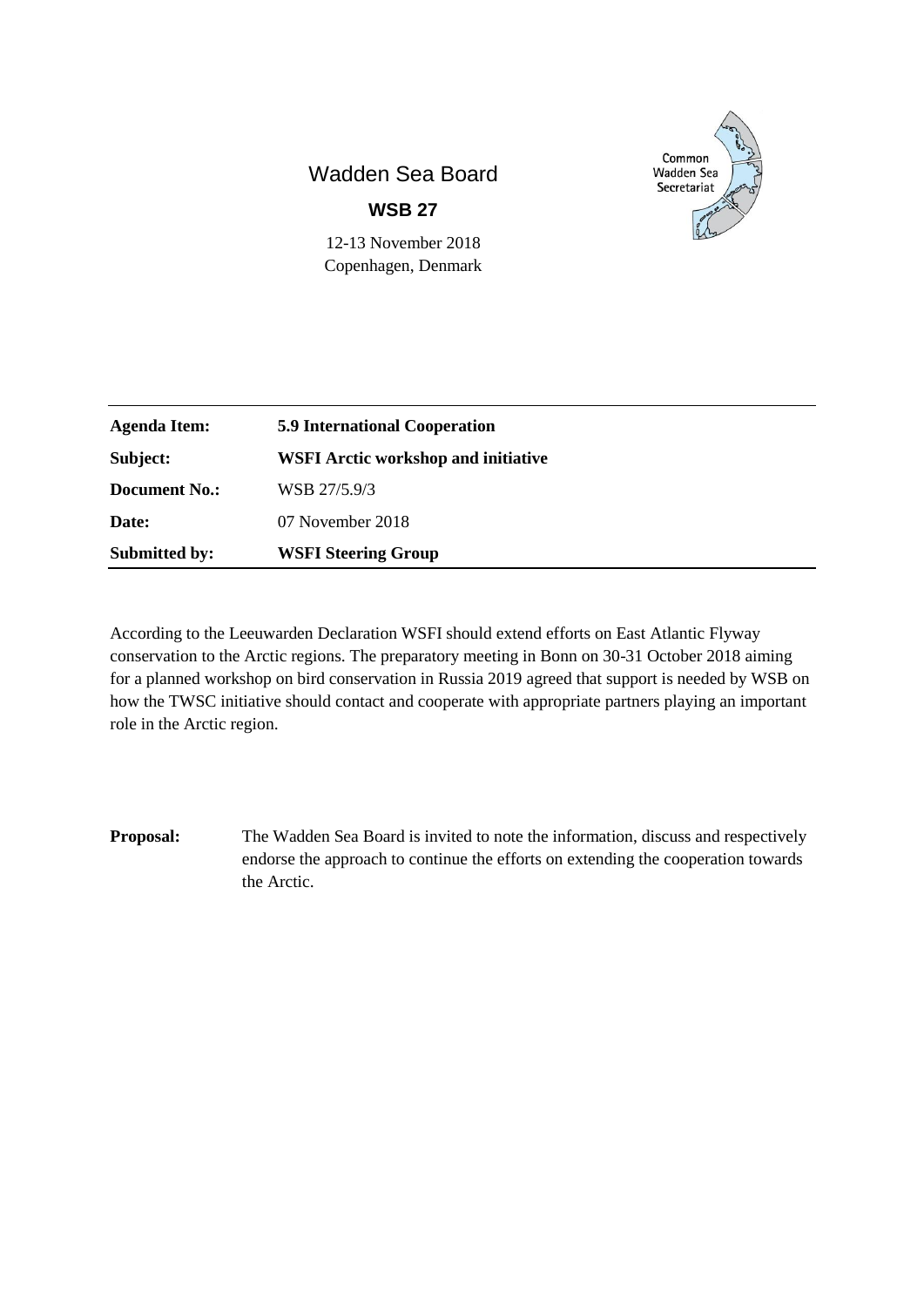## Preparation WSFI Arctic workshop in Russia 2019

The Wadden Sea Flyway Initiative (WSFI) started in 2012 to follow the request of the UNESCO *to strengthen cooperation on management and research activities with States Parties on the African Eurasian Flyways, which play a significant role in conserving migratory species along these flyways.* Since then many monitoring and capacity building activities in African countries along the East Atlantic Flyway (EAF) were successfully carried out and a strong network of governmental and nongovernmental organisations from local to regional level has been developed. This network is the backbone of WSFI activities in Africa and the basis of conserving migratory birds along the EAF. With WSFI focus on Africa the breeding sites of Wadden Sea birds in the Arctic, still part of the EAF, has been disregarded.

The fact that WSFI's commitment in Arctic regions could be further strengthened was taken into account in the [Leeuwarden Declaration](http://www.waddensea-secretariat.org/sites/default/files/downloads/leeuwarden_declaration_2018_0.pdf) (§5) where the ministers agreed *to continue and further consolidate the work on the Flyway Vision in the framework of the Wadden Sea Flyway Initiative with the relevant governmental and nongovernmental organisations and aim to extend the cooperation in the context of the Wadden Sea Flyway Initiative, especially with regard to the Arctic, to continue monitoring along the entire flyway, to continue specific capacity building and to increase the activation of partners.*

In order to initiate and resume Arctic cooperation on protection and conservation of migratory birds a preparatory meeting with Russian and WSFI experts and managers was held in Bonn on 30-31 October 2018. Aim of this meeting was to prepare an outline for a planned workshop in Russia in 2019 with best possible results for future cooperation between WSFI and Arctic countries, esp. Russia.

At the Bonn meeting, the possible fields of cooperation in bird conservation in the Russian Arctic could easily be identified. The usage of satellite telemetry will produce valuable and necessary monitoring data, but also the inventory and collection of available Russian data on birds will improve knowledge on breeding sites and breeding success of Wadden Sea birds in the Artic. Monitoring of breeding waders, geese and ducks in the field is and will still be important. In cooperation with protected areas in Russia (Zapovedniks) capacity and awareness building would lead to better management and improved information exchange. All discussed and proposed joint activities in the Arctic should strengthen the East Atlantic Flyway network and therefore the Wadden Sea bird populations.

As agreed in Bonn, there is an immediate need to establish a good contact to the Russian authorities since the workshop will be held in Russia. Furthermore, it will be appropriate to reach an understanding of the TWSC initiative in general with the biodiversity working group [CAFF](https://www.caff.is/) (Conservation of Arctic Flora and Fauna) of the [Arctic Council](https://arctic-council.org/index.php/en/) under whose auspices the [AMBI](https://www.caff.is/arctic-migratory-birds-initiative-ambi) (Arctic Migratory Bird Initiative) project lies and to establish an equally good contact with this body. The Arctic Council is the leading intergovernmental forum of the Arctic States on common Arctic issues, in particular on issues of sustainable development and environmental protection in the Arctic with Denmark as member and Germany and the Netherlands as observer.

Regarding the latter, the fact that The Kingdom of Denmark is a full member of the Arctic Council and is represented in CAFF with two members leads to a possible conclusion that Germany and Denmark would undertake this "initial mission" in common, distributing the task as implied above.